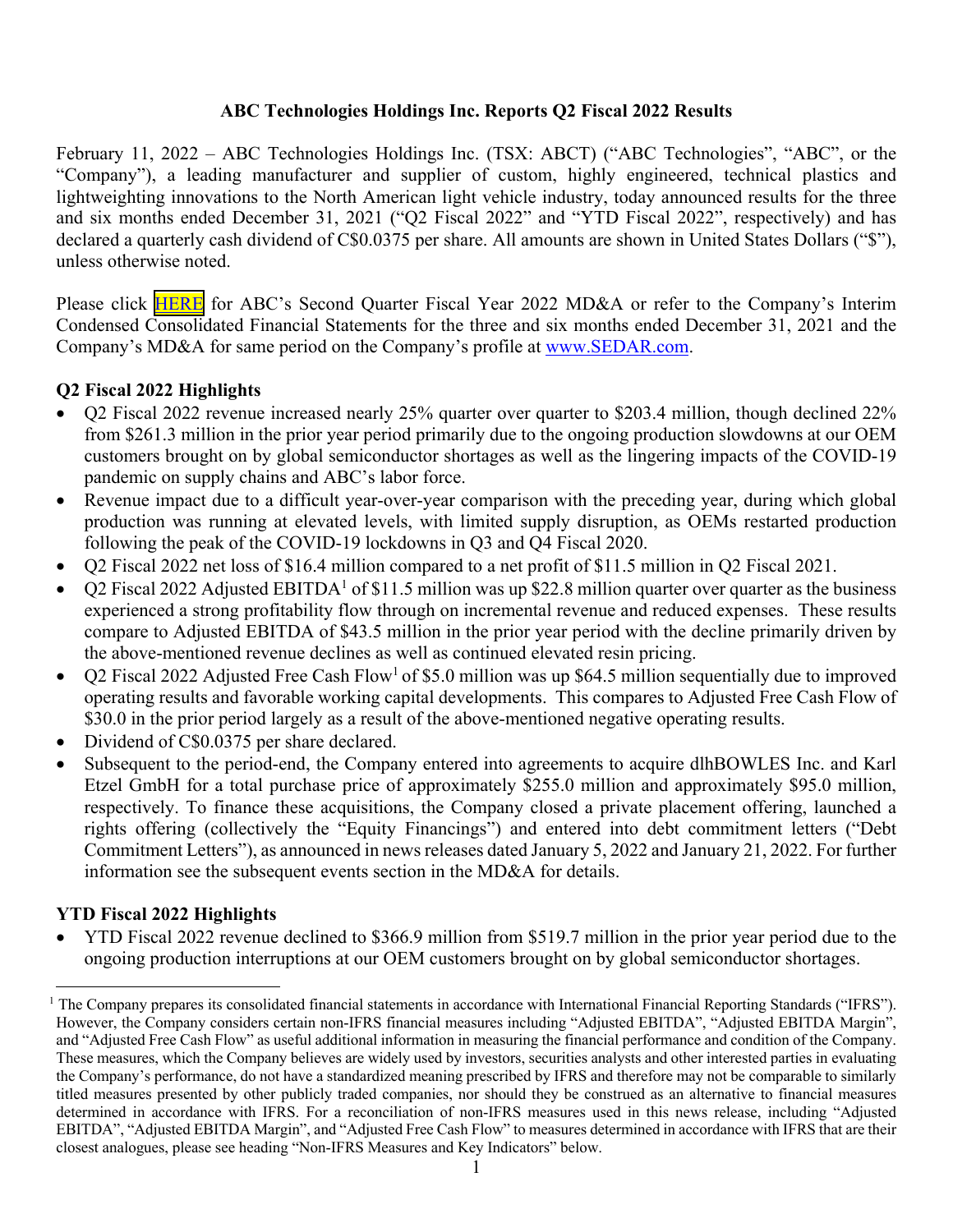- YTD Fiscal 2022 net loss of \$44.6 million compared to a net profit of \$20.8 million in YTD Fiscal 2021.
- YTD Fiscal 2022 Adjusted EBITDA<sup>1</sup> of \$0.2 million, compared to Adjusted EBITDA of \$84.8 million in the prior year period primarily on account of the above-mentioned revenue declines as well as continued elevated resin pricing.
- YTD Fiscal 2022 Adjusted Free Cash Flow<sup>1</sup> of negative \$54.5 million, compared to Adjusted Free Cash Flow of \$86.5 in the prior year period largely as a result of the above-mentioned negative operating results and onetime swing in working capital due to global production restarts following the trough of the COVID-19 pandemic earlier in Fiscal 2021.
- Proactively amended Credit Facility to provide additional flexibility to manage through the impact of semiconductor related business slowdowns covering the period through December 31, 2022.
- Closed the sale by ABC Group Canada LP, an affiliate of funds managed by Cerberus Capital Management, L.P, of its remaining minority stake in the Company to funds affiliated with Oaktree Capital Management, L.P. for C\$9.00 per share.

ABC Technologies' President and Chief Executive Officer, Todd Sheppelman, commented: "We were pleased to see the quarter meet our expectations of incremental improvement over fiscal Q1, which we believe represented the trough of the semiconductor chip shortage. Though we still need to see significant improvement in OEM production levels to return ABC to the revenue and margins we saw this time last year, there are encouraging green shoots. During the quarter we delivered strong profitability flow through on our increased revenue as well as strong free cash flow conversion, especially considering the operating environment. We are expecting to see the second half of fiscal 2022 show further improvement in volumes and financial results for ABC. We were also pleased to announce that we have signed agreements to make two important acquisitions - dlhBowles and Karl Etzel - both of which are expected to provide step ups in profitability, cash flow and operational excellence while delivering on our promises to grow and diversify ABC. These transactions are expected to close in our Fiscal Q3 2022."

## **Q2 Fiscal 2022 Results of Operations**

Sales were \$203.4 million in Q2 Fiscal 2022 compared with \$261.3 million in Q2 Fiscal 2021, a decrease of \$57.9 million or 22.2%. According to IHS Markit reports, industry production in North America decreased by 14.7% in Q2 Fiscal 2022 compared to Q2 Fiscal 2021, an improvement from the 25.2% decrease in Q1 Fiscal 2022 compared to Q1 Fiscal 2021. Lost production due to OEM call-offs related to semiconductor shortages resulted in a significant decrease in revenue compared to the comparable prior year period where production had approached near normal production levels after the initial COVID-19 lockdowns that occurred from March to May 2020. Sales this quarter were disproportionately affected relative to the industry as a significant customer of the Company was affected by the global semiconductor shortage to a greater extent than many of its peers which cascaded to some of the Company's programs with higher-than-average ABC content.

Cost of sales was \$188.0 million in Q2 Fiscal 2022 compared with \$214.5 million in Q2 Fiscal 2021, a decrease of \$26.5 million or 12.4%. As a percentage of sales, cost of sales was 92.4% in Q2 Fiscal 2022 compared with 82.1% in Q2 Fiscal 2021. Gross margin in Q2 Fiscal 2022 was lower than the comparable prior year quarter because of higher costs resulting from inefficiencies due to lower production levels at the OEMs and increased raw material costs, primarily resin.

Selling, general and administrative expenses were \$29.3 million in Q2 Fiscal 2022 compared with \$28.2 million in Q2 Fiscal 2021, an increase of \$1.1 million or 4.0%. As a percentage of sales, selling, general and administrative expenses were 14.4% in Q2 Fiscal 2022 compared with 10.8% in Q2 Fiscal 2021. Wages and salaries in Q2 Fiscal 2022 were \$7.9 million, \$5.3 million lower than the \$13.2 million recorded in Q2 Fiscal 2021 as a result of adjustments to compensation due to lower sales. Business transformation costs in Q2 Fiscal 2022 were \$5.7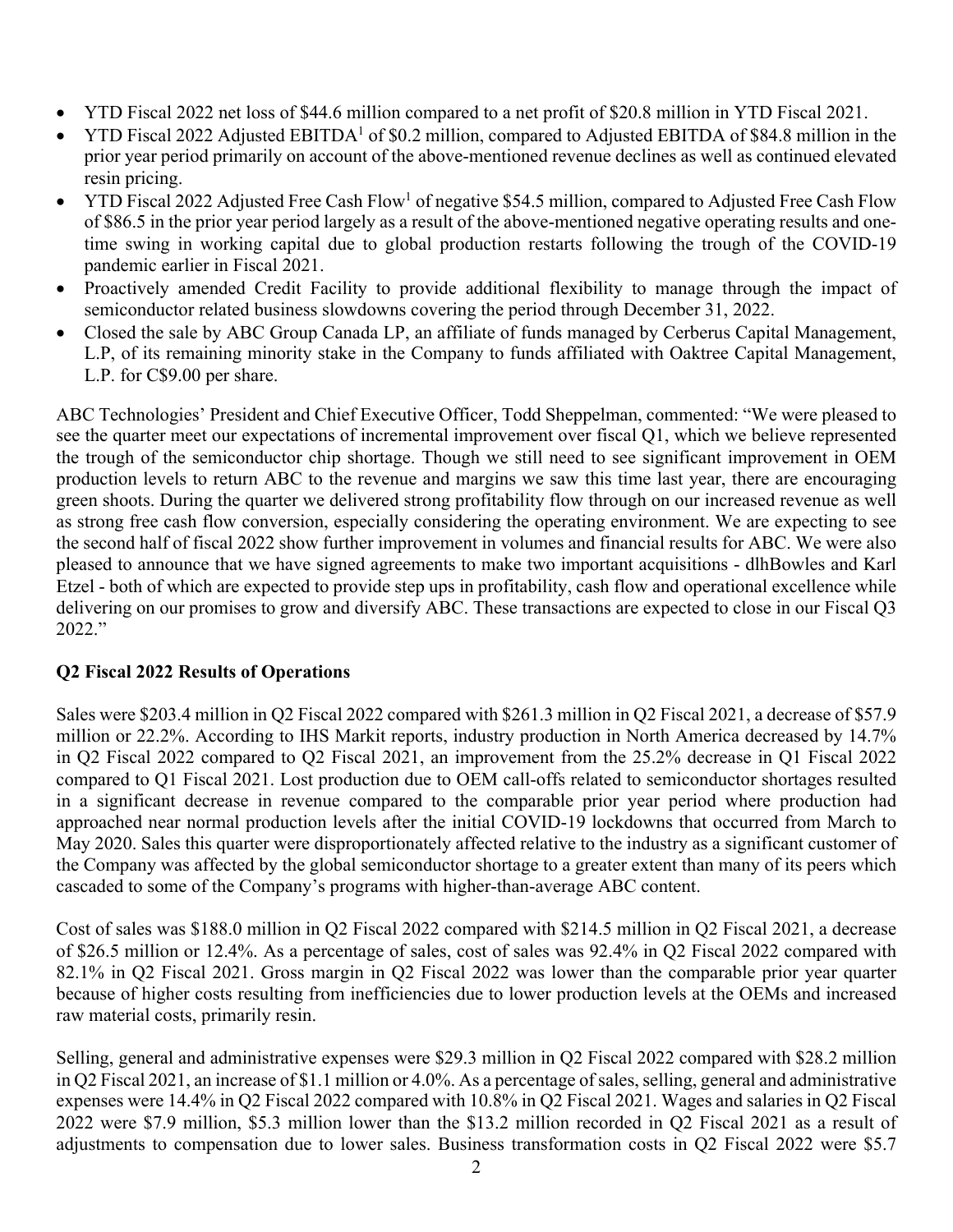million, \$3.2 million higher than the \$2.6 million recorded in Q2 Fiscal 2021, mainly resulting from higher costs associated with the two acquisitions announced in January 2022 (refer to the subsequent events section in Q2 Fiscal 2022 MD&A). In Q2 Fiscal 2022, the Company incurred expenses associated with being a public company which included higher insurance and share-based compensation.

Net loss was \$16.4 million in Q2 Fiscal 2022 compared with net income of \$11.5 million in Q2 Fiscal 2021, a decrease of \$27.9 million or 243.3%. Primary contributors to the change between periods is a \$31.4 million reduction in gross margin in Q2 Fiscal 2022 due to the combination of lower revenue due to semiconductor shortages, higher input costs primarily due to increased resin costs, and inefficient plant operations due to short notification by OEMs of their own plant closures, higher SG&A expense of \$1.1 million, lower other income of \$1.2 million, lower income from joint ventures of \$1.8 million, partially offset by a favorable \$5.7 million swing in tax expense to recovery and \$1.9 million lower interest expense.

Adjusted EBITDA<sup>1</sup> was \$11.5 million in Q2 Fiscal 2022 compared with \$43.5 million in Q2 Fiscal 2021, a decrease of \$32.0 million or 73.6%, primarily as a result of \$35.6 million reduction in operating income due to the reasons described above.

Adjusted Free Cash Flow<sup>1</sup> was \$5.0 million, a decline of \$25.0 million versus Q2 Fiscal 2021, primarily due to a decrease in cash flows generated from operating activities.

# **YTD Fiscal 2022 Results of Operations**

Sales were \$366.9 million for YTD Fiscal 2022 compared with \$519.7 million for YTD Fiscal 2021, a decrease of \$152.9 million or 29.4%. According to IHS Markit reports, industry production in North America decreased by 14.7% in Q2 Fiscal 2022 compared to Q2 Fiscal 2021, and 25.2% in Q1 Fiscal 2022 compared to Q1 Fiscal 2021. Lost production due to OEM plant closures due to semiconductor shortages resulted in a significant decrease in revenue compared to the prior year period where production had approached near normal levels after the initial COVID-19 lockdowns during the period from March to May 2020. Sales for the Company were disproportionately affected relative to the industry as a significant customer of the Company was affected by the semiconductor shortage to a greater extent than many of its peers, which cascaded to some of the Company's programs with higher-than-average ABC content.

Cost of sales was \$350.4 million for YTD Fiscal 2022 compared with \$423.7 million for YTD Fiscal 2021, a decrease of \$73.2 million or 17.3%. As a percentage of sales, cost of sales was 95.5% for YTD Fiscal 2022 compared with 81.5% for YTD Fiscal 2021. Gross margin in YTD Fiscal 2022 was lower as a result of higher costs resulting from inefficiencies due to frequent OEM customer plant closures, often with very little notice, and increased raw material costs, primarily resin. YTD Fiscal 2021 enjoyed the benefit of \$6.2 million in Canada Emergency Wage Subsidy ("CEWS") payments which reduced wages in the period, which was also partially offset by the increased costs around managing COVID-19 effects in the same period, versus YTD Fiscal 2022 where the Company was ineligible to receive CEWS.

Selling, general and administrative expenses were \$57.6 million for YTD Fiscal 2022 compared with \$57.6 million for YTD Fiscal 2021. As a percentage of sales, selling, general and administrative expenses were 15.7% for YTD Fiscal 2022 compared with 11.1% for YTD Fiscal 2021. Wages and salaries in YTD Fiscal 2022 were \$3.0 million lower than in YTD Fiscal 2021 as a result of adjustments to compensation due to lower sales. In addition, during YTD Fiscal 2022, the Company incurred expenses associated with being a public company which included higher insurance and share-based compensation.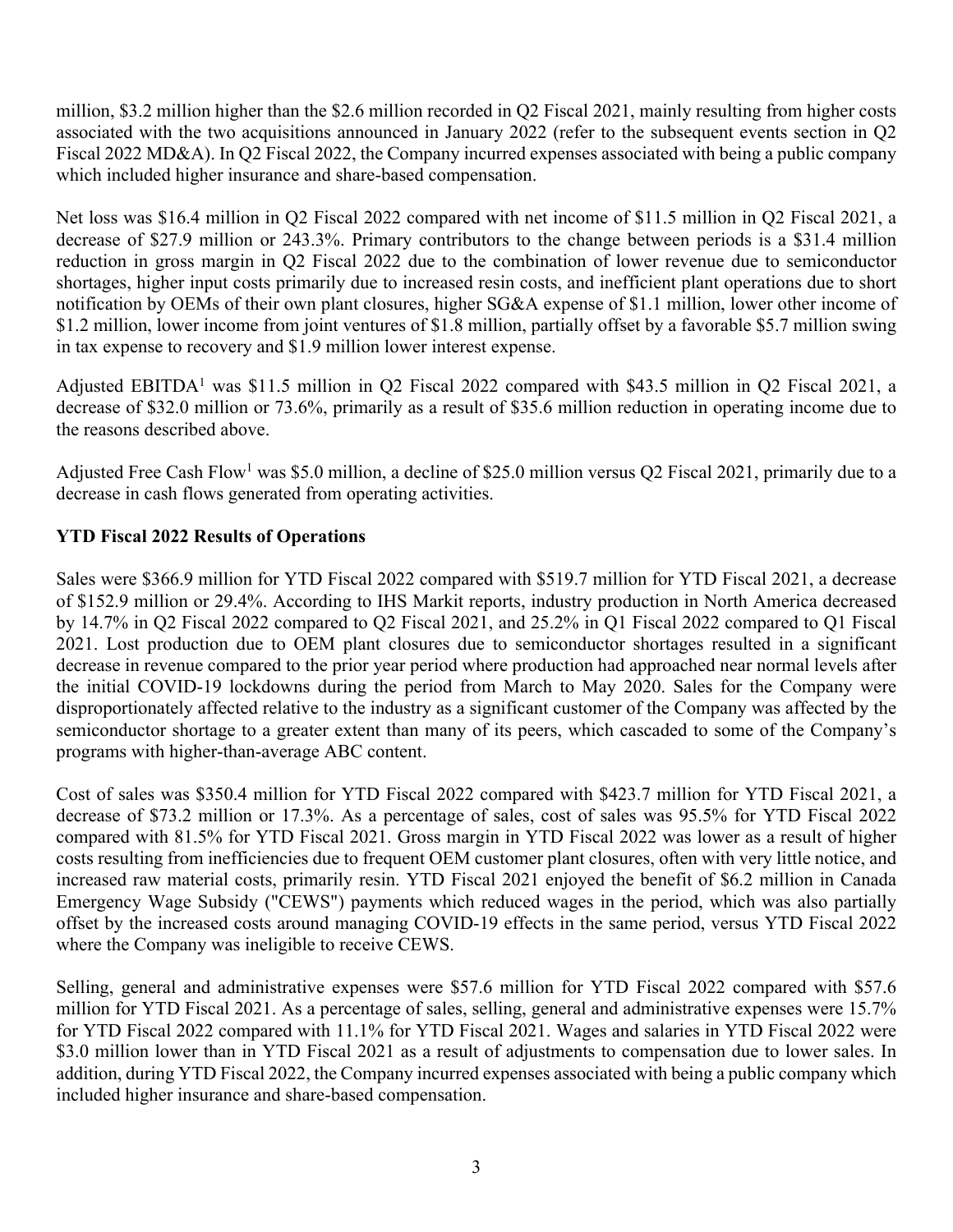Net loss was \$44.6 million for YTD Fiscal 2022 compared with net income of \$20.8 million for YTD Fiscal 2021, a decrease of \$65.4 million or 314.7%. Primary contributors to the change between periods is a \$79.7 million reduction in gross margin in YTD Fiscal 2022 due to the combination of lower revenue due to semiconductor shortages, higher input costs primarily due to increased resin costs, and inefficient plant operations due to short notification by OEMs of their own plant closures, \$6.1 million due to lower income from joint ventures, partially offset by a favorable \$17.9 million swing in tax expense to recovery and lower interest expense of \$4.4 million.

Adjusted EBITDA1 was \$0.2 million for YTD Fiscal 2022 compared with \$84.8 million for YTD Fiscal 2021, a decrease of \$84.6 million or 99.8%, primarily as a result of \$87.7 million reduction in operating income due to the reasons described above.

Adjusted Free Cash Flow<sup>1</sup> was negative \$54.5 million, a decline of \$141.0 million versus YTD Fiscal 2021, primarily due to negative cash flows from operating activities and a swing in working capital due to global production restarts following the trough of the COVID-19 pandemic in Fiscal 2021.

#### **Fiscal 2022 Guidance**

The production volatility that ABC and the industry have experienced over the past several quarters, driven primarily by semiconductor chip shortages, has begun to abate. If this trend continues towards a more sustained and stable production environment, we expect ABC will be in a position to once again provide earnings guidance.

Management remains confident in the go-forward performance potential of ABC and maintains the view that with improvements in the current supply chain issues, ABC will be able to return to the superior absolute and relative margins it enjoyed prior to the COVID-19 pandemic.

## **Dividend**

The Board of Directors today has declared a Q2 Fiscal 2022 quarterly cash dividend of C\$0.0375 per share, payable on or about March 31, 2022 to shareholders of record on February 28, 2022.

#### **Conference Call Information**

ABC will host a conference call today, February 11, 2022 at 9:30am ET to discuss the results. Participants may listen to the call via audio streaming at www.abctechnologies.com/investors.

The dial-in number to participate in the call is: Toll Free: 1-855-327-6837 Toll/International: 1-631-891-4304

A telephonic replay will be available approximately two hours after the call. The replay will be available until 11:59pm ET on Friday, February 25, 2022.

Replay Information: Toll Free: 1-844-512-2921 Toll/International: 1-412-317-6671 Replay Pin Number: 10017793

A webcast replay will be available approximately one hour after the conclusion of the call at www.abctechnologies.com/investors under the Events & Presentations section.

#### **Non-IFRS Measures and Key Indicators**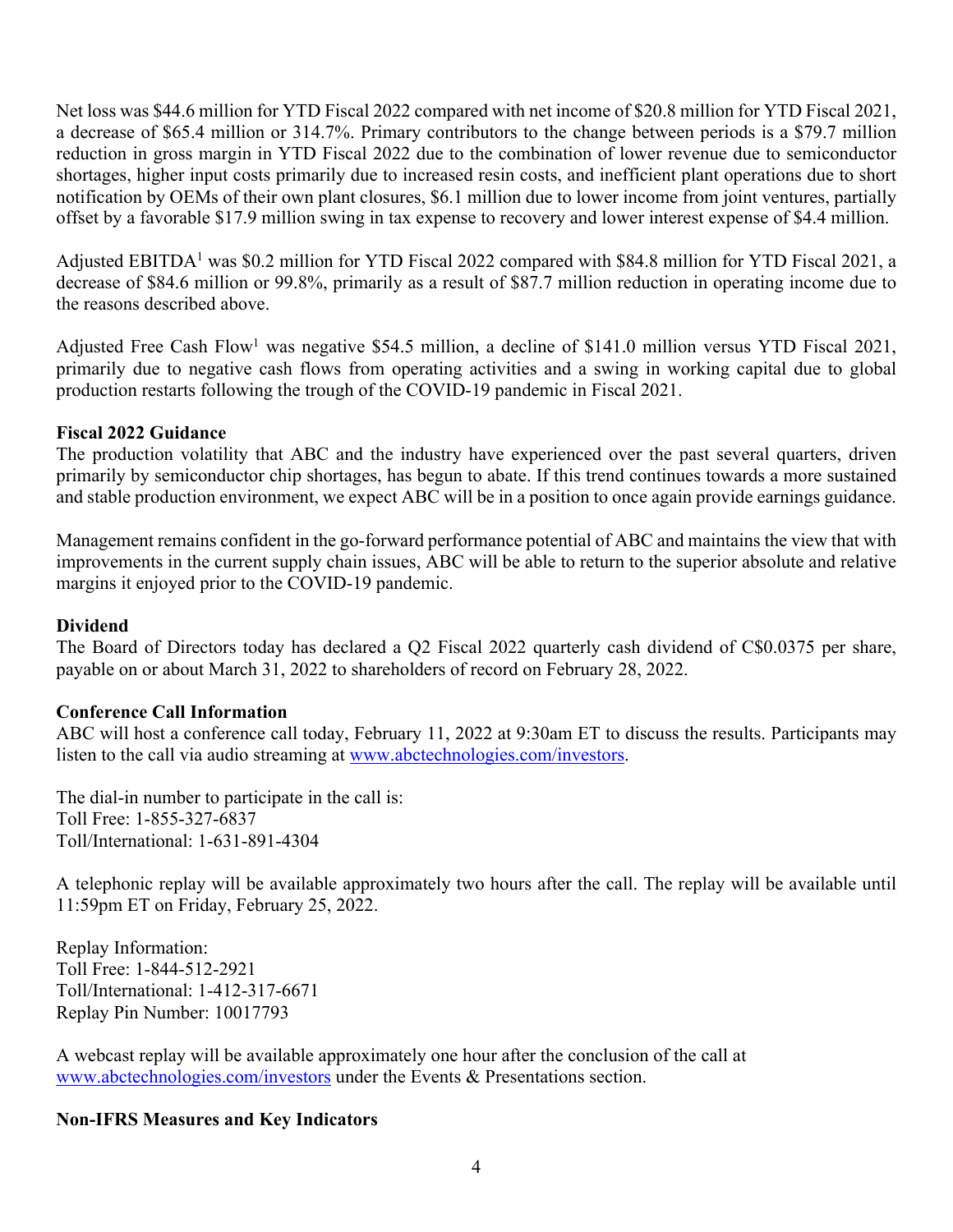This news release uses certain non-IFRS financial measures and ratios. Management uses these non-IFRS financial measures for purposes of comparison to prior periods, to prepare annual operating budgets, and for the development of future projections and earnings growth prospects. This information is also used by management to measure the profitability of ongoing operations and in analyzing our financial condition, business performance and trends. These measures are not recognized measures under IFRS, do not have a standardized meaning prescribed by IFRS and therefore may not be comparable to similarly titled measures presented by other companies. Rather, these measures are provided as additional information to complement those IFRS measures by providing further understanding of our results of operations from management's perspective. Accordingly, they should not be considered in isolation, nor as a substitute, for analysis of our financial information reported under IFRS. We use non-IFRS financial measures including Net Debt, EBITDA, Adjusted EBITDA, Adjusted EBITDA Margin and Adjusted Free Cash Flow to provide supplemental measures of our operating performance and thus highlight trends in our core business that may not otherwise be apparent when using IFRS financial measures. We believe that the presentation of these financial measures enhances an investor's understanding of our financial performance as these measures are widely used by investors, securities analysts and other interested parties.

**"Net Debt"** means (i) long-term debt less cash plus (ii) proportionate long-term debt held at joint ventures less proportionate cash held at joint ventures.

**"EBITDA"** means net earnings (loss) before interest expense, income tax expense (recovery), depreciation of property, plant and equipment, depreciation of right-of-use assets, and amortization of intangible assets.

**"Adjusted EBITDA**" means EBITDA plus: loss on disposal and write-down of assets, unrealized loss (gain) on derivative financial instruments, transactional, recruitment, and other bonuses, business transformation and related costs (which may include severance and restructuring expenses), less: our share of income of joint ventures, plus the Company's proportionate share of the EBITDA generated by our joint ventures, and sharebased compensation expense. We also present Adjusted EBITDA excluding the impact of IFRS 16 by charging the lease payments applicable to those periods to expense as was the case prior to IFRS 16 – Leases ("IFRS 16"). The purpose of this is to allow direct comparability of these periods to Adjusted EBITDA performance in prior periods, which have been calculated under the previous accounting standards.

**"Adjusted EBITDA Margin"** means Adjusted EBITDA divided by sales adjusted to include the proportional share of joint venture sales attributable to ABC.

**"Adjusted Free Cash Flow"** means Net Cash Flows from Operating Activities less: purchases of property, plant and equipment, additions to intangible assets, lease payments, plus: proceeds from disposal of property, plant, and equipment, cash dividends received from joint ventures, and one time advisory, bonus and other costs.

Additional information about the Company, including the Company's Management Discussion and Analysis of Operating Results and Financial Statements for the three and six months ended December 31, 2021 can be found at www.sedar.com.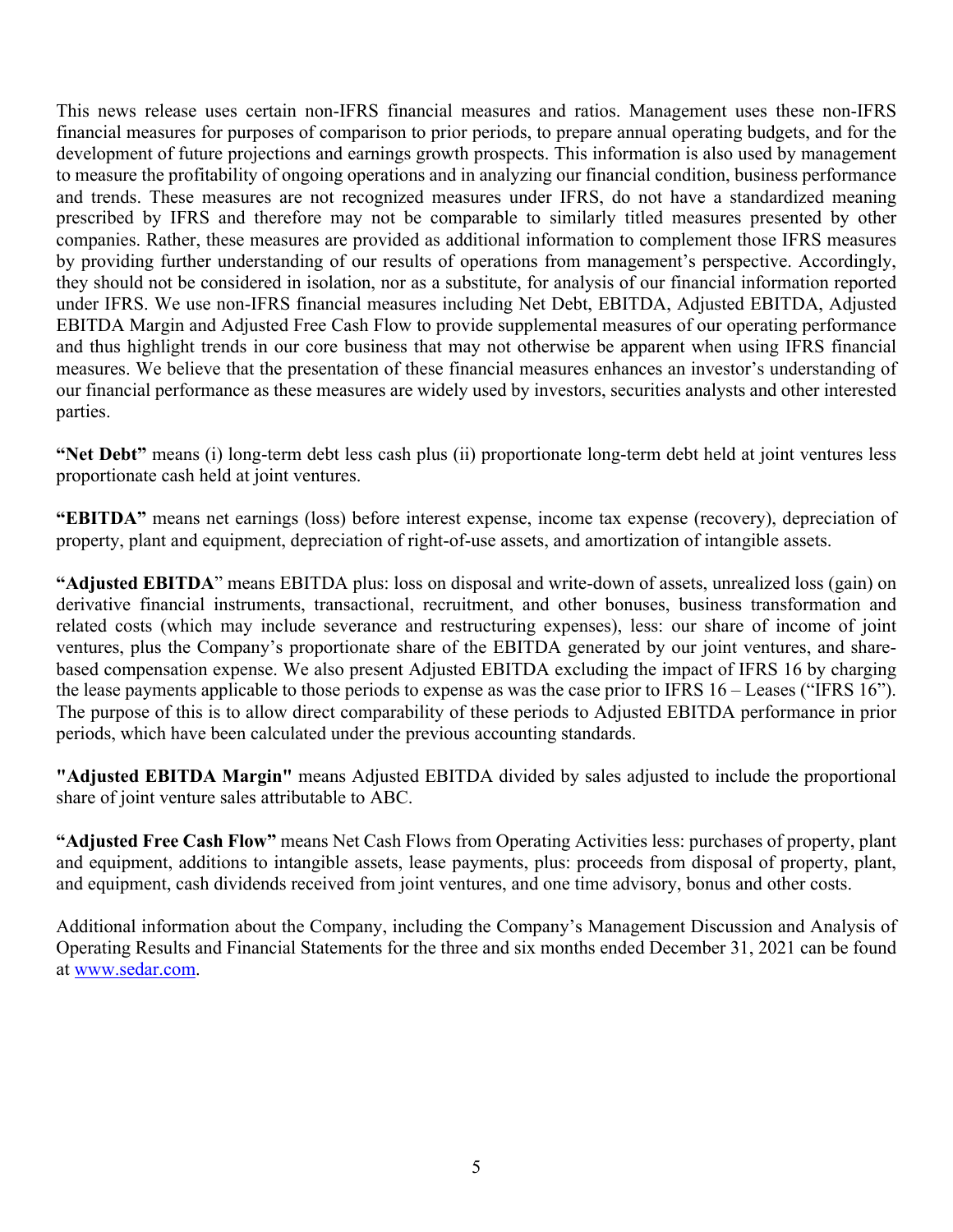## **Fiscal Q2 2022 Financial Results**

## **ABC Technologies Holdings Inc. (previously ABC Group Holdings Parent Inc.)**

**Consolidated Statement of Financial Position** 

(Expressed in thousands of United States dollars)

|                                                    | December 31, 2021 |              |  | June 30, 2021 |  |  |
|----------------------------------------------------|-------------------|--------------|--|---------------|--|--|
| <b>Assets</b>                                      |                   | (unaudited)  |  |               |  |  |
| <b>Current assets</b>                              |                   |              |  |               |  |  |
| Cash                                               | \$                | $26,546$ \$  |  | 14,912        |  |  |
| Trade and other receivables                        |                   | 53,752       |  | 76,653        |  |  |
| Inventories                                        |                   | 94,626       |  | 82,170        |  |  |
| Prepaid expenses and other                         |                   | 30,793       |  | 34,472        |  |  |
| <b>Total current assets</b>                        |                   | 205,717      |  | 208,207       |  |  |
| Property, plant and equipment                      |                   | 325,603      |  | 334,775       |  |  |
| Right-of-use assets                                |                   | 155,615      |  | 153,628       |  |  |
| Intangible assets                                  |                   | 73,025       |  | 73,346        |  |  |
| Deferred income taxes                              |                   | 10,309       |  | 5,237         |  |  |
| Investment in joint ventures                       |                   | 46,476       |  | 47,412        |  |  |
| Derivative financial assets                        |                   | 2,196        |  | 10,053        |  |  |
| Goodwill                                           |                   | 18,944       |  | 18,944        |  |  |
| Other long-term assets                             |                   | 5,483        |  | 4,027         |  |  |
| Total non-current assets                           |                   | 637,651      |  | 647,422       |  |  |
| <b>Total assets</b>                                | \$                | $843,368$ \$ |  | 855,629       |  |  |
| Liabilities and equity                             |                   |              |  |               |  |  |
| <b>Current liabilities</b>                         |                   |              |  |               |  |  |
| Trade payables                                     | \$                | 89,337 \$    |  | 118,723       |  |  |
| Accrued liabilities and other payables             |                   | 79,418       |  | 71,339        |  |  |
| Provisions                                         |                   | 16,612       |  | 16,063        |  |  |
| Current portion of lease liabilities               |                   | 10,710       |  | 10,351        |  |  |
| <b>Total current liabilities</b>                   |                   | 196,077      |  | 216,476       |  |  |
| Long-term debt                                     |                   | 345,000      |  | 280,000       |  |  |
| Lease liabilities                                  |                   | 160,101      |  | 156,400       |  |  |
| Deferred income taxes                              |                   | 22,674       |  | 32,673        |  |  |
| Derivative financial liabilities                   |                   | 1,762        |  | 2,483         |  |  |
| Other long-term liabilities                        |                   | 2,048        |  | 2,393         |  |  |
| Total non-current liabilities                      |                   | 531,585      |  | 473,949       |  |  |
| <b>Total liabilities</b>                           |                   | 727,662      |  | 690,425       |  |  |
| <b>Equity</b>                                      |                   |              |  |               |  |  |
| Capital stock                                      |                   | 3,107        |  | 2,991         |  |  |
| Other reserves                                     |                   | 2,308        |  | 972           |  |  |
| Retained earnings                                  |                   | 104,228      |  | 151,936       |  |  |
| Foreign currency translation reserve and other     |                   | (809)        |  | 276           |  |  |
| Cash flow hedge reserve, including cost of hedging |                   | 6,872        |  | 9,029         |  |  |
| <b>Total equity</b>                                |                   | 115,706      |  | 165,204       |  |  |
| <b>Total liabilities and equity</b>                | \$                | 843,368 \$   |  | 855,629       |  |  |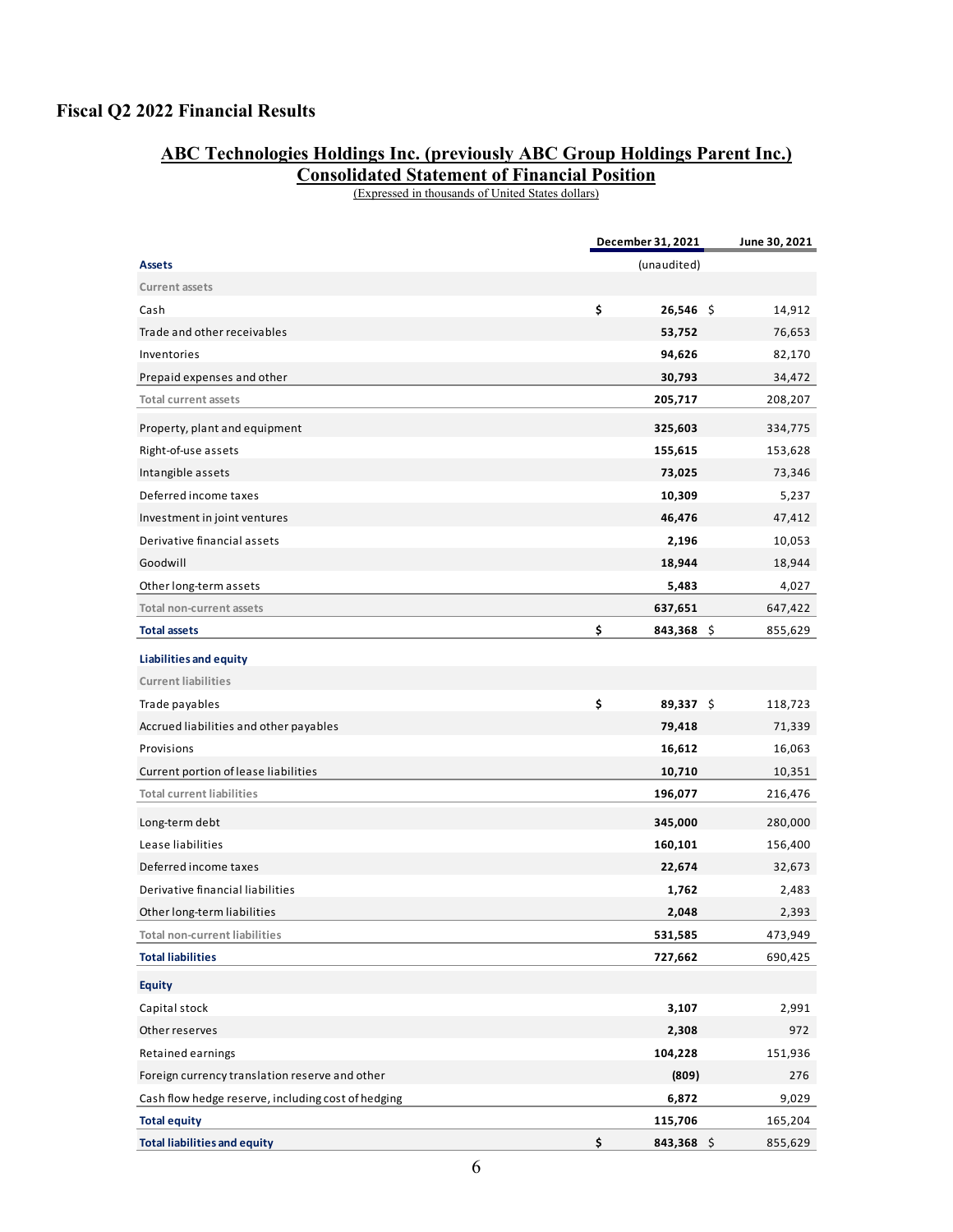#### **ABC Technologies Holdings Inc. (previously ABC Group Holdings Parent Inc.) Consolidated Statement of Comprehensive Income (Loss)**

(Expressed in thousands of United States dollars)

|                                                                 | For the three months ended<br>December 31, |      |            |      | December 31,   | For the six months ended |          |  |
|-----------------------------------------------------------------|--------------------------------------------|------|------------|------|----------------|--------------------------|----------|--|
|                                                                 | 2021                                       |      | 2020       | 2021 |                |                          | 2020     |  |
| (Unaudited)                                                     |                                            |      |            |      |                |                          |          |  |
| Sales                                                           | \$<br>203,439                              | - \$ | 261,327 \$ |      | 366,854        | \$                       | 519,730  |  |
| Cost of sales                                                   | 188,039                                    |      | 214,536    |      | 350,449        |                          | 423,667  |  |
| <b>Gross profit</b>                                             | 15,400                                     |      | 46,791     |      | 16,405         |                          | 96,063   |  |
| Selling, general and administrative                             | 29,287                                     |      | 28,152     |      | 57,568         |                          | 57,599   |  |
| Loss (gain) on disposal and write-down of assets                | 129                                        |      | (129)      |      | 105            |                          | 464      |  |
| Loss (gain) on derivative financial instruments                 | (148)                                      |      | (1,084)    |      | 313            |                          | (2,002)  |  |
| Share of loss (income) of joint ventures                        | (1, 168)                                   |      | (3,004)    |      | 406            |                          | (5, 716) |  |
| <b>Operating income (loss)</b>                                  | (12,700)                                   |      | 22,856     |      | (41, 987)      |                          | 45,718   |  |
| Interest expense, net                                           | 7,856                                      |      | 9,769      |      | 15,222         |                          | 19,609   |  |
| Income (loss) before income tax                                 | (20, 556)                                  |      | 13,087     |      | (57, 209)      |                          | 26,109   |  |
| Income tax expense (recovery)                                   |                                            |      |            |      |                |                          |          |  |
| Current                                                         | 752                                        |      | (743)      |      | 1,855          |                          | 2,702    |  |
| Deferred                                                        | (4,882)                                    |      | 2,369      |      | (14, 452)      |                          | 2,625    |  |
| Total income tax expense (recovery)                             | (4, 130)                                   |      | 1,626      |      | (12, 597)      |                          | 5,327    |  |
| Net income (loss)                                               | \$<br>$(16, 426)$ \$                       |      | 11,461     | - \$ | $(44, 612)$ \$ |                          | 20,782   |  |
| Other comprehensive income (loss)                               |                                            |      |            |      |                |                          |          |  |
| Items that may be recycled subsequently to net earnings (loss): |                                            |      |            |      |                |                          |          |  |
| Foreign currency translation of foreign operations and other    | (492)                                      |      | 2,358      |      | (1,085)        |                          | 3,382    |  |
| Cash flow hedges, net of taxes                                  | 2,677                                      |      | 14,782     |      | (1,797)        |                          | 21,346   |  |
| Cash flow hedges recycled to net earnings, net of taxes         | 509                                        |      | 846        |      | 956            |                          | 1,777    |  |
| Other comprehensive income (loss)                               | \$<br>2,694                                | \$   | 17,986     | -\$  | (1,926)        | \$                       | 26,505   |  |
| Total comprehensive income (loss) for the period                | \$<br>(13, 732)                            | - \$ | 29,447     | -\$  | (46, 538)      | Ŝ.                       | 47,287   |  |
| Earnings (loss) per share - basic and diluted                   | \$<br>(0.31)                               | - \$ | 0.22       | -\$  | (0.85)         | \$                       | 0.40     |  |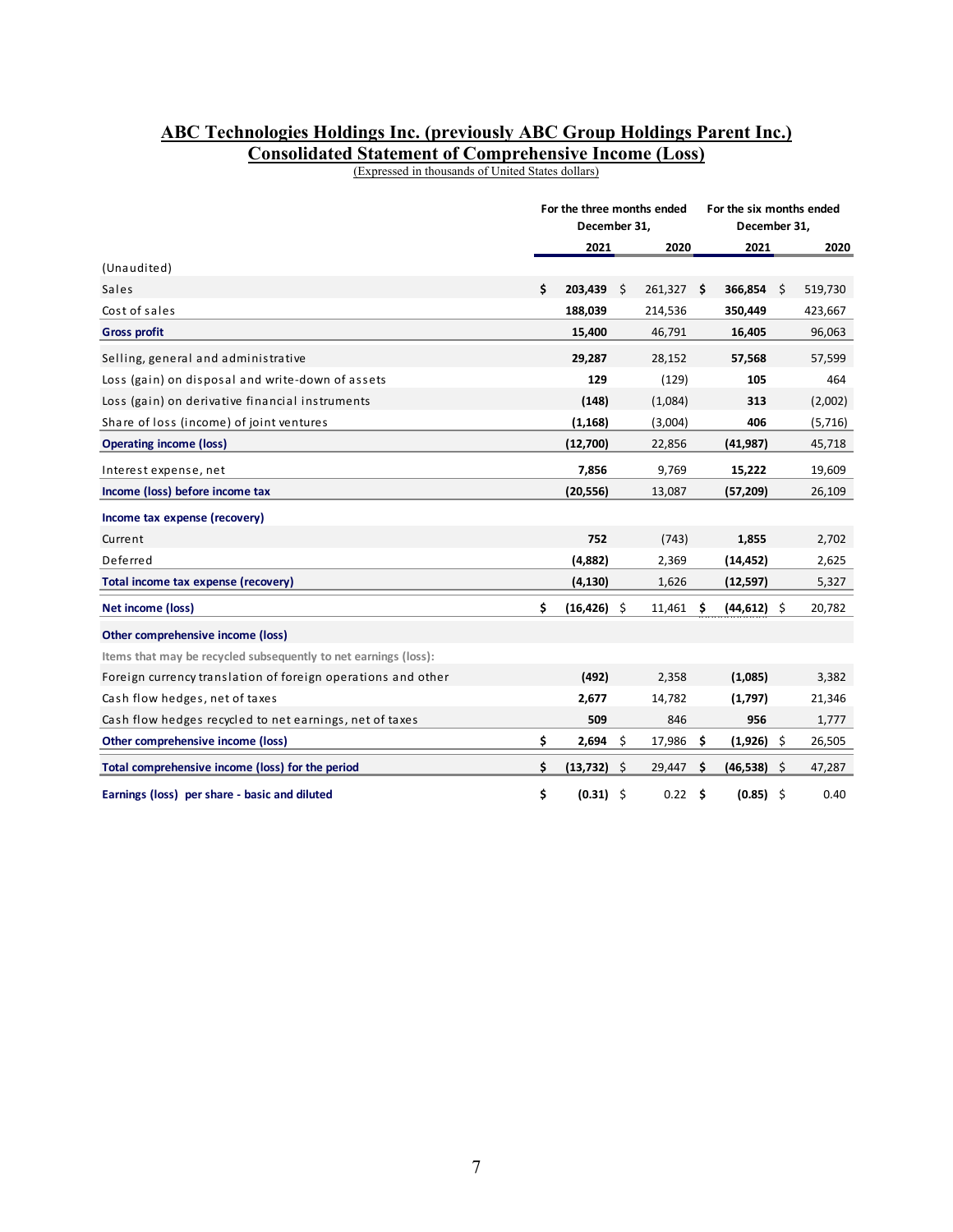# **ABC Technologies Holdings Inc. (previously ABC Group Holdings Parent Inc.)**

**Consolidated Statement of Cash Flows** 

(Expressed in thousands of United States dollars)

|                                                                        | For the three months ended<br>December 31, |                |               | For the six months ended<br>December 31, |            |
|------------------------------------------------------------------------|--------------------------------------------|----------------|---------------|------------------------------------------|------------|
| (Unaudited)                                                            | 2021                                       |                | 2020          | 2021                                     | 2020       |
| Cash flows from (used in) operating activities                         |                                            |                |               |                                          |            |
| Net income (loss)                                                      | \$                                         | $(16, 426)$ \$ | $11,461$ \$   | $(44, 612)$ \$                           | 20,782     |
| Adjustments for:                                                       |                                            |                |               |                                          |            |
| Depreciation of property, plant and equipment                          |                                            | 11,991         | 11,356        | 23,958                                   | 22,751     |
| Depreciation of right-of-use assets                                    |                                            | 3,690          | 3,412         | 7,316                                    | 6,890      |
| Amortization of intangible assets                                      |                                            | 5,457          | 4,736         | 10,643                                   | 9,191      |
| Loss (gain) on disposal and write-down of assets                       |                                            | 129            | (129)         | 105                                      | 464        |
| Unrealized loss (gain) on derivative financial instruments             |                                            | (200)          | (256)         | 217                                      | (682)      |
| Interest expense                                                       |                                            | 7,856          | 9,769         | 15,222                                   | 19,609     |
| Share of loss (income) of joint ventures                               |                                            | (1, 168)       | (3,004)       | 406                                      | (5, 716)   |
| Income tax expense (recovery)                                          |                                            | (4, 130)       | 1,626         | (12, 597)                                | 5,327      |
| Share-based compensation expense                                       |                                            | 768            |               | 1,481                                    |            |
| Changes in:                                                            |                                            |                |               |                                          |            |
| Trade and other receivables and prepaid expenses and other             |                                            | 2,226          | 20,751        | 20,425                                   | (7, 955)   |
| Inventories                                                            |                                            | 5,990          | 7,235         | (12, 919)                                | 3,539      |
| Trade payables, accrued liabilities and other payables, and provisions |                                            | 19,044         | (13, 558)     | (7,636)                                  | 50,610     |
| Cash generated from operating activities                               | \$                                         | $35,227$ \$    | $53,399$ \$   | \$<br>2,009                              | 124,810    |
| Interest received                                                      |                                            | 84             | 77            | 213                                      | 124        |
| Income taxes recovered (paid)                                          |                                            | (702)          | (3, 310)      | (977)                                    | 3,230      |
| Interest paid on leases                                                |                                            | (3, 425)       | (3, 510)      | (6, 812)                                 | (7, 153)   |
| Interest paid on long-term debt and other                              |                                            | (4,366)        | (6,010)       | (9, 262)                                 | (9,988)    |
| Net cash flows from (used in) operating activities                     | \$                                         | $26,818$ \$    | $40,646$ \$   | $(14, 829)$ \$                           | 111,023    |
| Cash flows from (used in) investing activities                         |                                            |                |               |                                          |            |
| Purchases of property, plant and equipment                             |                                            | (8, 490)       | (9,420)       | (19, 505)                                | (18,053)   |
| Dividends received from joint ventures                                 |                                            | 553            | 3,769         | 553                                      | 4,491      |
| Proceeds from disposals of property, plant and equipment               |                                            |                | 171           |                                          | 171        |
| Additions to intangible assets                                         |                                            | (4,948)        | (3, 179)      | (10, 323)                                | (7, 122)   |
| Net cash flows used in investing activities                            | \$                                         | $(12,885)$ \$  | $(8,659)$ \$  | $(29, 275)$ \$                           | (20, 513)  |
| Cash flows from (used in) financing activities                         |                                            |                |               |                                          |            |
| Net drawings on revolving credit facilities                            |                                            | 8,163          |               | 65,000                                   | (85,000)   |
| Repayment of long-term debt                                            |                                            |                | (12,000)      |                                          | (12,000)   |
| Principal payments of lease liabilities                                |                                            | (2,601)        | (1,997)       | (5, 198)                                 | (4,044)    |
| Financing costs                                                        |                                            | (44)           |               | (624)                                    | (648)      |
| Dividends paid                                                         |                                            | (3,096)        |               | (3,096)                                  |            |
| Net cash flows from (used in) financing activities                     | \$                                         | $2,422$ \$     | $(13,997)$ \$ | $56,082$ \$                              | (101, 692) |
| Net increase (decrease) in cash                                        |                                            | 16,355         | 17,990        | 11,978                                   | (11, 182)  |
| Net foreign exchange difference                                        |                                            | (171)          | 392           | (344)                                    | 513        |
| Cash, beginning of period                                              |                                            | 10,362         | 45,007        | 14,912                                   | 74,058     |
| Cash, end of period                                                    | \$                                         | 26,546 \$      | $63,389$ \$   | 26,546 \$                                | 63,389     |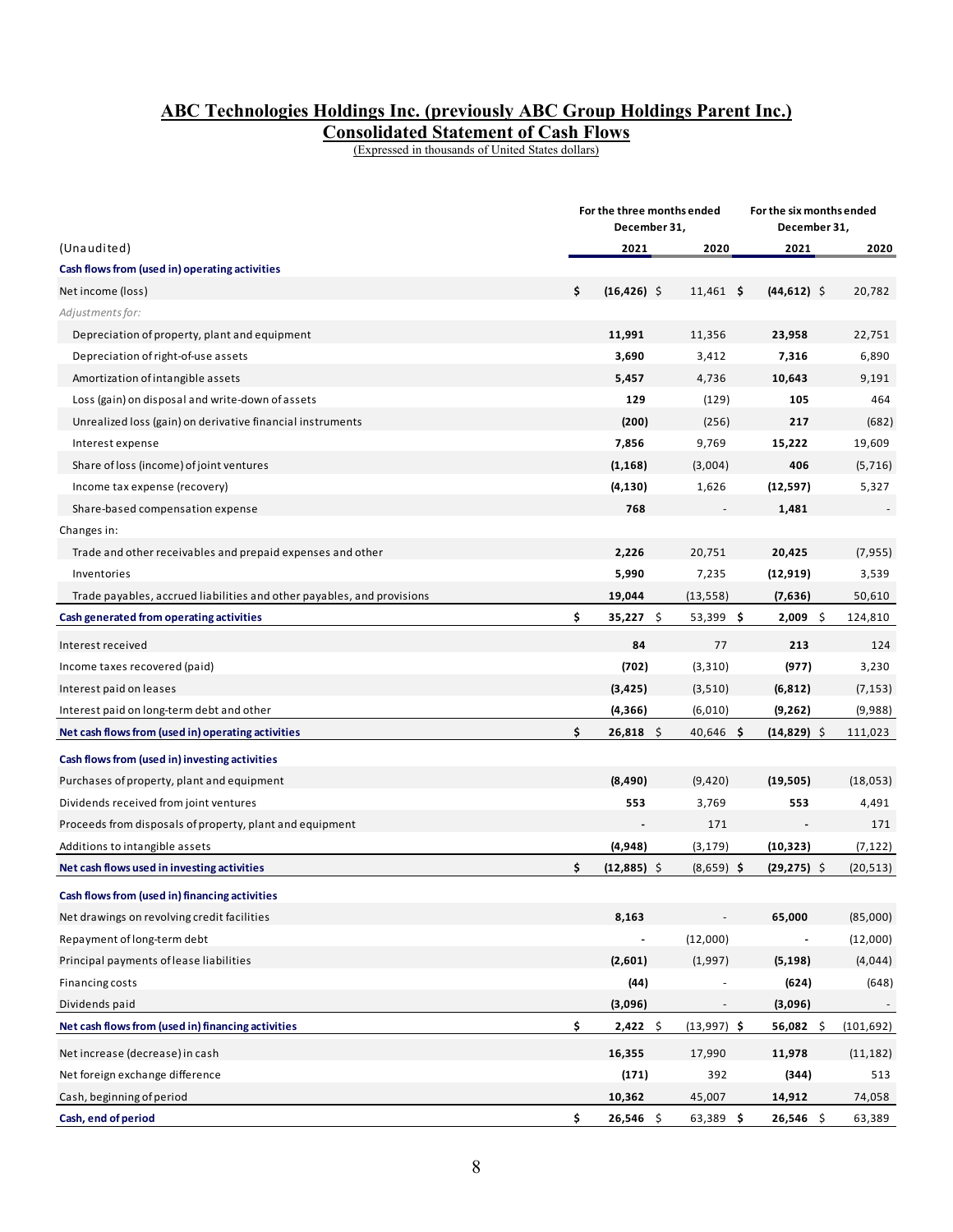#### **Reconciliation of net income (loss) to Adjusted EBITDA**

|                                                            | For the three months ended<br>December 31, |                |  |           | For the six months ended<br>December 31, |                   |  |           |
|------------------------------------------------------------|--------------------------------------------|----------------|--|-----------|------------------------------------------|-------------------|--|-----------|
| (USD '000)                                                 |                                            | 2021           |  | 2020      |                                          | 2021              |  | 2020      |
| Reconciliation of net income (loss) to Adjusted EBITDA     |                                            |                |  |           |                                          |                   |  |           |
| Net income (loss)                                          | \$                                         | $(16, 426)$ \$ |  | 11,461    | -\$                                      | $(44, 612)$ \$    |  | 20,782    |
| Adjustments:                                               |                                            |                |  |           |                                          |                   |  |           |
| Income tax expense (recovery)                              |                                            | (4, 130)       |  | 1,626     |                                          | (12, 597)         |  | 5,327     |
| Interest expense                                           |                                            | 7,856          |  | 9,769     |                                          | 15,222            |  | 19,609    |
| Depreciation of property, plant and equipment              |                                            | 11,991         |  | 11,356    |                                          | 23,958            |  | 22,751    |
| Depreciation of right-of-use assets                        |                                            | 3,690          |  | 3,412     |                                          | 7,316             |  | 6,890     |
| Amortization of intangible assets                          |                                            | 5,457          |  | 4,736     |                                          | 10,643            |  | 9,191     |
| <b>EBITDA</b>                                              | \$                                         | $8,438$ \$     |  | 42,360 \$ |                                          | $(70)$ \$         |  | 84,550    |
| Loss (gain) on disposal and write-down of assets           |                                            | 129            |  | (129)     |                                          | 105               |  | 464       |
| Unrealized loss (gain) on derivative financial instruments |                                            | (200)          |  | (256)     |                                          | 217               |  | (682)     |
| Transactional, recruitment and other bonuses <sup>1</sup>  |                                            | 2,363          |  | 2,875     |                                          | 2,374             |  | 3,958     |
| Business transformation related costs <sup>2</sup>         |                                            | 5,720          |  | 2,562     |                                          | 6,884             |  | 4,545     |
| Share of loss (income) of joint ventures                   |                                            | (1, 168)       |  | (3,004)   |                                          | 406               |  | (5, 716)  |
| EBITDA from joint ventures <sup>3</sup>                    |                                            | 1,472          |  | 4,616     |                                          | 794               |  | 8,835     |
| Share-based compensation expense                           |                                            | 768            |  |           |                                          | 1,481             |  |           |
| Lease payments                                             |                                            | (6,026)        |  | (5, 507)  |                                          | (12,010)          |  | (11, 197) |
| <b>Adjusted EBITDA</b>                                     | \$                                         | $11,496$ \$    |  | 43,517 \$ |                                          | $181 \quad \zeta$ |  | 84,757    |

1. These costs include \$2.4 million that was paid by the Company out of the Value Creation Plan ("VCP") in Q2 Fiscal 2022 in connection with the Oaktree transaction 2. These costs include \$5.2 million of business transformation related costs incurred in connection with acquisitions, which mainly consisted of due diligence, legal and other professional costs. These costs also include services provided by Cerberus Operations and Advisory LLC and some of ABC's directors in the amount of \$nil

million for Q2 Fiscal 2022 (Q2 Fiscal 2021: 0.3 million), and 0.0 million for YTD Fiscal 2022 (YTD Fiscal 2021: 0.5 million)

3. Represents 50% of joint ventures' EBITDA, which corresponds to the Company's proportionate share of ownership in the joint ventures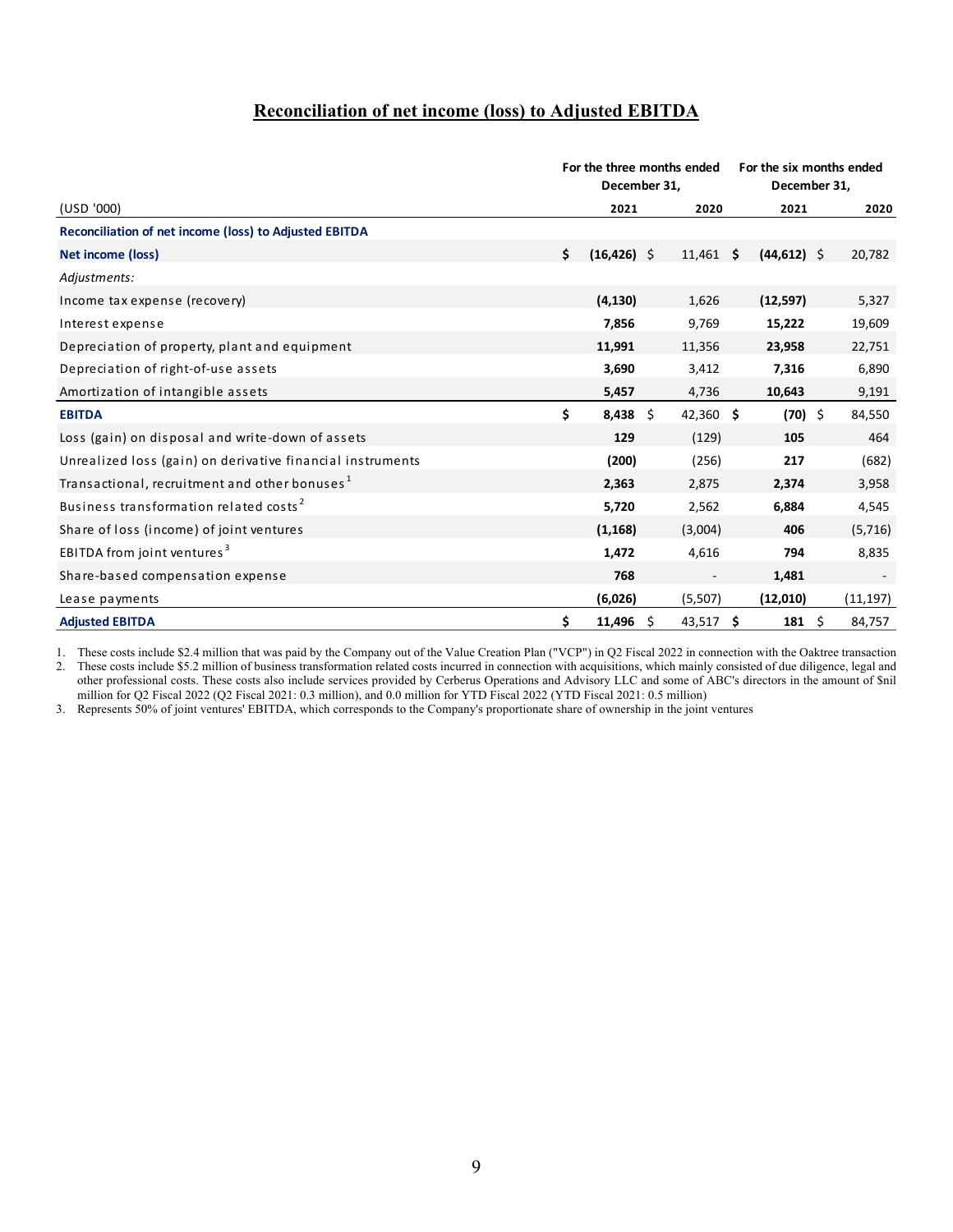## **Reconciliation of net cash flows from (used in) operating activities to Adjusted Free Cash Flow**

|                                                                                                 | For the three months ended<br>December 31, |                |                          | For the six months ended<br>December 31, |          |  |  |
|-------------------------------------------------------------------------------------------------|--------------------------------------------|----------------|--------------------------|------------------------------------------|----------|--|--|
| (USD '000)                                                                                      |                                            | 2021           | 2020                     | 2021                                     | 2020     |  |  |
| Reconciliation of net cash flows from (used in) operating activities to Adjusted Free Cash Flow |                                            |                |                          |                                          |          |  |  |
| Net cash flows from (used in) operating activities                                              | \$                                         | $26,818$ \$    | $40,646$ \$              | $(14, 829)$ \$                           | 111,023  |  |  |
| Purchases of property, plant and equipment                                                      |                                            | (8, 490)       | (9, 420)                 | (19,505)                                 | (18,053) |  |  |
| Proceeds from disposals of property, plant and equipment                                        |                                            | $\blacksquare$ | 171                      | $\blacksquare$                           | 171      |  |  |
| Additions to intangible assets <sup>1</sup>                                                     |                                            | (4,948)        | (3, 179)                 | (10, 323)                                | (7, 122) |  |  |
| Principal payments of lease liabilities                                                         |                                            | (2,601)        | (1,997)                  | (5, 198)                                 | (4,044)  |  |  |
| Dividends received from joint ventures                                                          |                                            | 553            | 3,769                    | 553                                      | 4,491    |  |  |
| One-time advisory, bonus and other costs <sup>2</sup>                                           |                                            | 3,174          | $\overline{\phantom{a}}$ | 4,298                                    |          |  |  |
| Net impact of hedge monetization                                                                |                                            | (9,537)        | $\overline{\phantom{a}}$ | (9,537)                                  |          |  |  |
| <b>Adjusted Free Cash Flow</b>                                                                  | \$                                         | 4,969<br>S     | $29,990$ \$              | $(54, 541)$ \$                           | 86,466   |  |  |

1. Represents capitalized development costs under IAS 38 Intangible Assets

2. Includes \$2.3 million paid from the VCP in connection with the Oaktree transaction, and \$1.6 million incurred in connection with the acquisitions, which mainly consisted of professional fees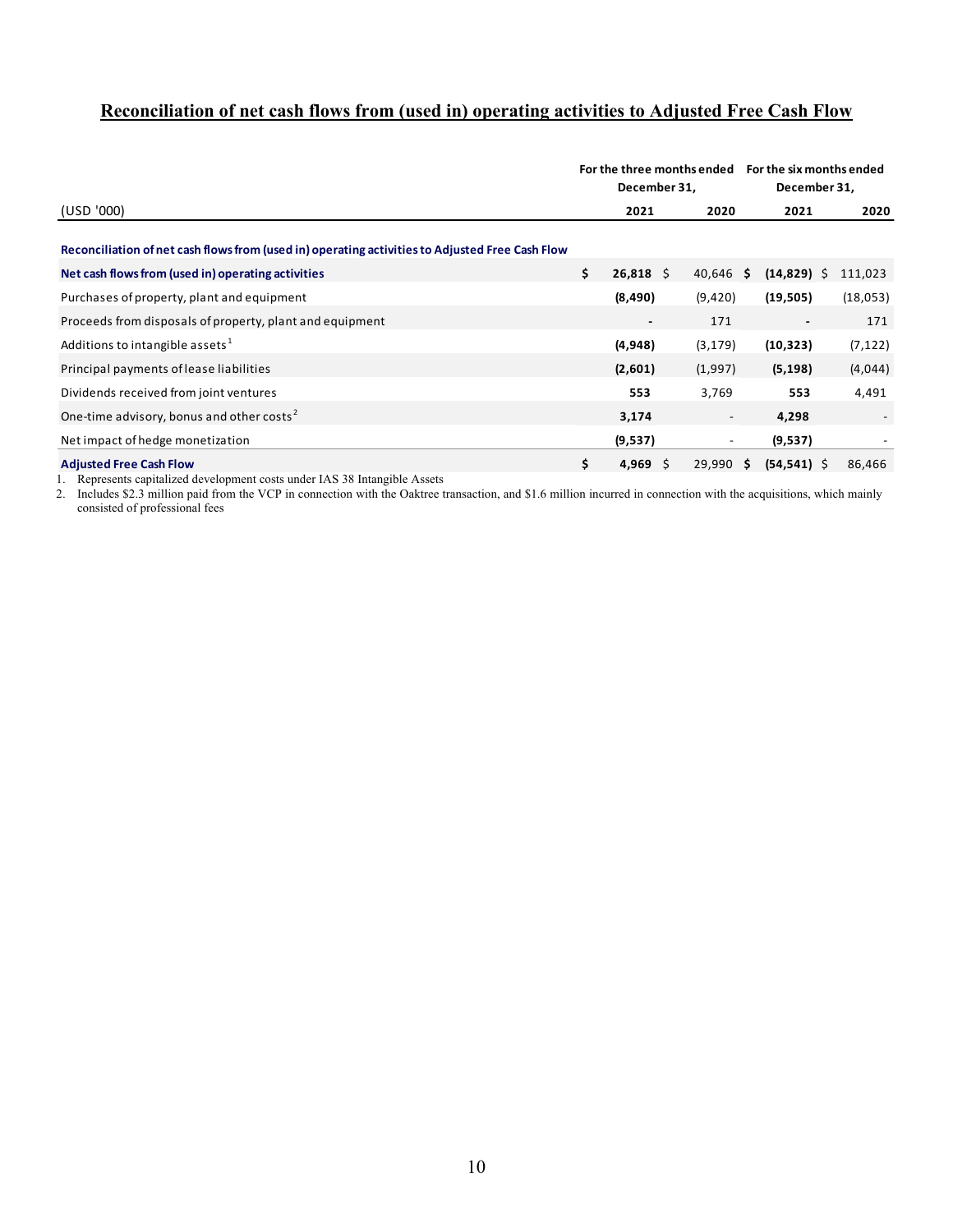#### **Forward Looking Statements**

Some of the information contained in this news release may constitute forward-looking information or contain statements expressing such forward-looking information ("forward-looking statements" and collectively with the forward-looking information expressed thereby, "forward-looking information"). We use words such as "may", "would", "could", "should", "will", "unlikely", "expect", "anticipate", "believe", "intend", "planning", "forecast", "outlook", "projection", "estimate", "target" and similar expressions suggesting future outcomes or events to identify forward-looking information.

Forward-looking information contained herein is based on management's reasonable assumptions and beliefs in light of the information currently available to us and is presented as of the date hereof. Such forward-looking information is intended to provide information about management's current expectations and plans and may not be appropriate for other purposes. While we believe we have a reasonable basis for presenting such forwardlooking information, any forward-looking statements expressing it are not a guarantee of future performance or outcomes. Whether actual results and developments conform to our expectations and predictions is subject to a number of factors, risks, assumptions and uncertainties, many of which are beyond our control, and the effects of which can be difficult to predict, including, but not limited to:

- the light vehicle industry, including expectations regarding industry trends, growth opportunities, market demand, industry forecasts, overall market growth rates and our growth rates and strategies in the light vehicle industry and in light vehicles, both in North America and globally;
- other risks related to the automotive industry such as: economic cyclicality; regional production volume declines, intense competition; potential restrictions on free trade; trade disputes/tariffs;
- our research and development, innovation, product categories, ongoing development, and our future platforms and programs;
- our OEM customers, including future relationships with our OEM customers and new OEM customers;
- the global semi-conductor shortage;
- other risks related to customer and suppliers, including: OEM consolidation and cooperation; shifts in market shares among vehicles or vehicle segments; shifts in demand for products offered by our OEM customers; dependence on outsourcing; quarterly sales fluctuations; potential loss of any material purchase orders; a deterioration in the financial condition of our supply base, including as a result of the COVID-19 pandemic increased financial pressure, and including as a result of COVID-19 pandemiccaused OEM and supplier bankruptcies;
- our assessments of, and outlook for Fiscal 2022 to Fiscal 2026, including expected sales, Adjusted EBITDA, and Adjusted Free Cash Flow for Fiscal 2022;
- our business plans and strategies;
- our competitive position in our industry;
- prices and availability of raw materials, commodities and other supplies necessary for the Company to conduct its business; including any changes to prices and availability of supply components related to the effects of COVID-19 pandemic;
- labour disruptions or labour shortages in our facilities, or those of our customers and suppliers, as a result of the COVID-19 pandemic; COVID-19 pandemic-related shutdowns; supply disruptions including disruptions caused by the COVID-19 pandemic and applicable costs related to supply disruption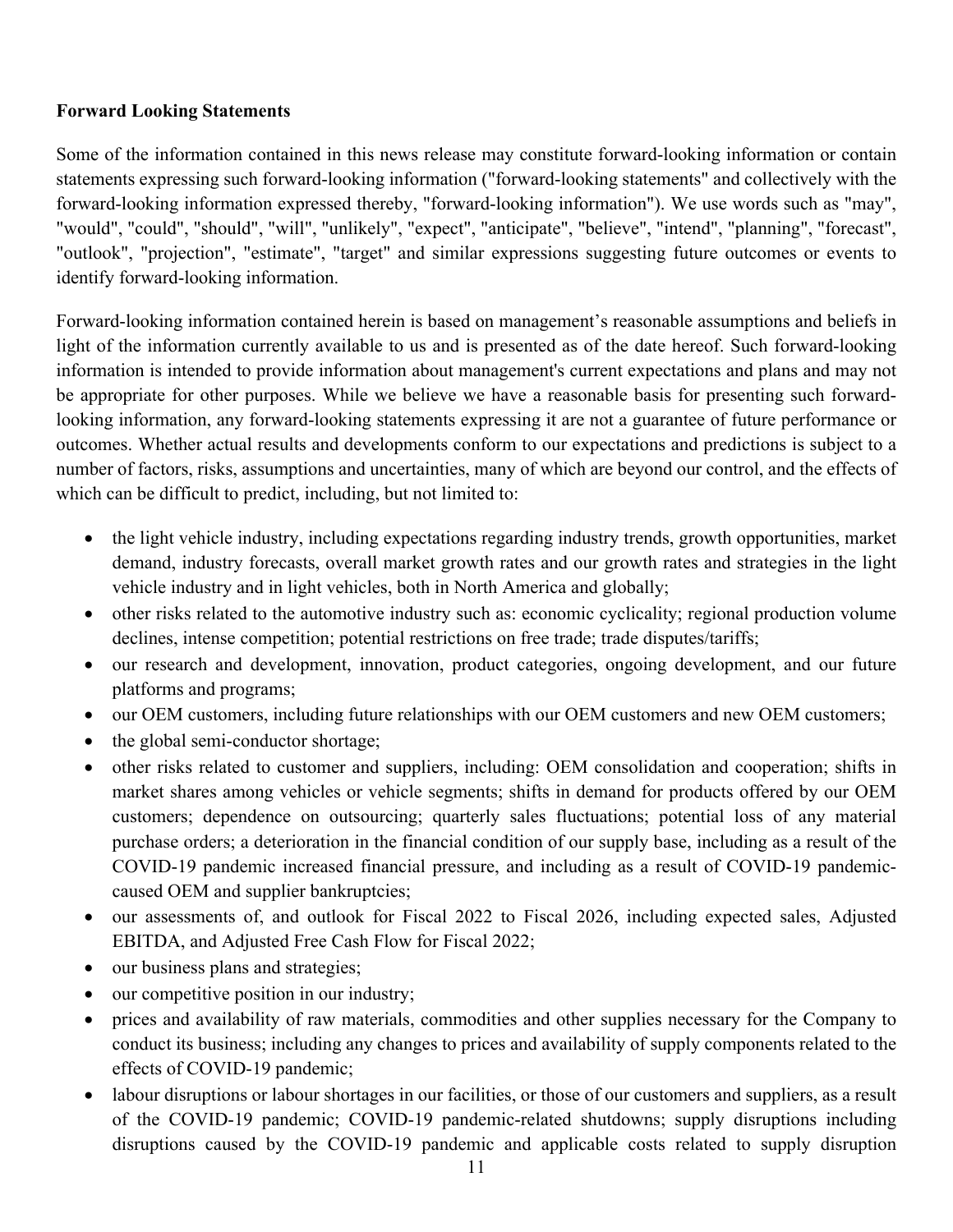mitigation initiatives, including as a result of the COVID-19; attraction/retention of skilled labour including as a result of the COVID-19 pandemic;

- climate change risks;
- risks associated with private or public investment in technology companies, and specifically risks related to completing equity financings undertaken by the Company in Fiscal 2022 (including the Equity Financings), including risk related to receipt of regulatory approvals in respect of such financings;
- the Debt Commitment Letters:
- the dlhBowles and Karl Etzel acquisitions, including the expected benefits of such acquisitions;
- changes in governmental regulations or laws including any changes to trade;
- risks of conducting business in foreign countries, including China, Japan, Mexico, member states of the European Union, Brazil and other markets;
- cybersecurity threats;
- our dividend policy and changes thereto;
- policies of our creditors concerting any existing or potential credit arrangements between them and the Company; and
- the potential volatility of the Company's share price.

Forward-looking information in this document includes, but are not limited to, statements relating to: any of the Company's actions made in response to or in connection with the COVID-19 pandemic, including with respect to: employee health and safety; potential adjustments to our production plans to align with our customers' production plans, governmental orders and legal requirements, including the ability to meet customers' demands in the event of rapid ramping-up of production volumes following cessation of the COVID-19 pandemic-related slowdowns the ability to attract and retain the workforce required to maintain or grow the Company's operations in the context of the effects of the COVID-19 pandemic on the workforce in certain markets in which the Company operates; the timing of program launches, the growth of the Company and pursuit of, and belief in, its strategies and development and implementation of new product and business; continued investments in its business and technologies; ability to complete the rights offering portion of the Equity Financings on the terms announced or at all, the ability to allocate proceeds from the Equity Financings as announced; the ability to complete business acquisitions undertaken by the Company in Fiscal 2022, including the acquisitions of dlhBowles and Karl Etzel, and the expect benefits of such acquisitions, on the terms announced or at all; the availability of funds allocated by the Company's creditors under Debt Commitment Letters; the ability to secure additional debt financings on favorable terms to supersede financing available under the Debt Commitment Letters; the ability to successfully hedge risks related to currency exchange rates; the ability to finance future capital expenditures, and ability to fund anticipated working capital needs, debt obligations and other commitments; the Company's views on its liquidity and operating cash flow and ability to deal with present or future economic conditions; the potential for fluctuation of operating results; and the payment of any dividends as well as other forward-looking statements.

In evaluating forward-looking statements or forward-looking information, we caution readers not to place undue reliance on any forward-looking statement or forward-looking information expressed herein, and readers should specifically consider the various factors which could cause actual events or results to differ materially from those indicated by such forward-looking statements, including the risk factors listed above as well as these and other risks and uncertainties as may be described in greater detail in the Company's public filings made with the